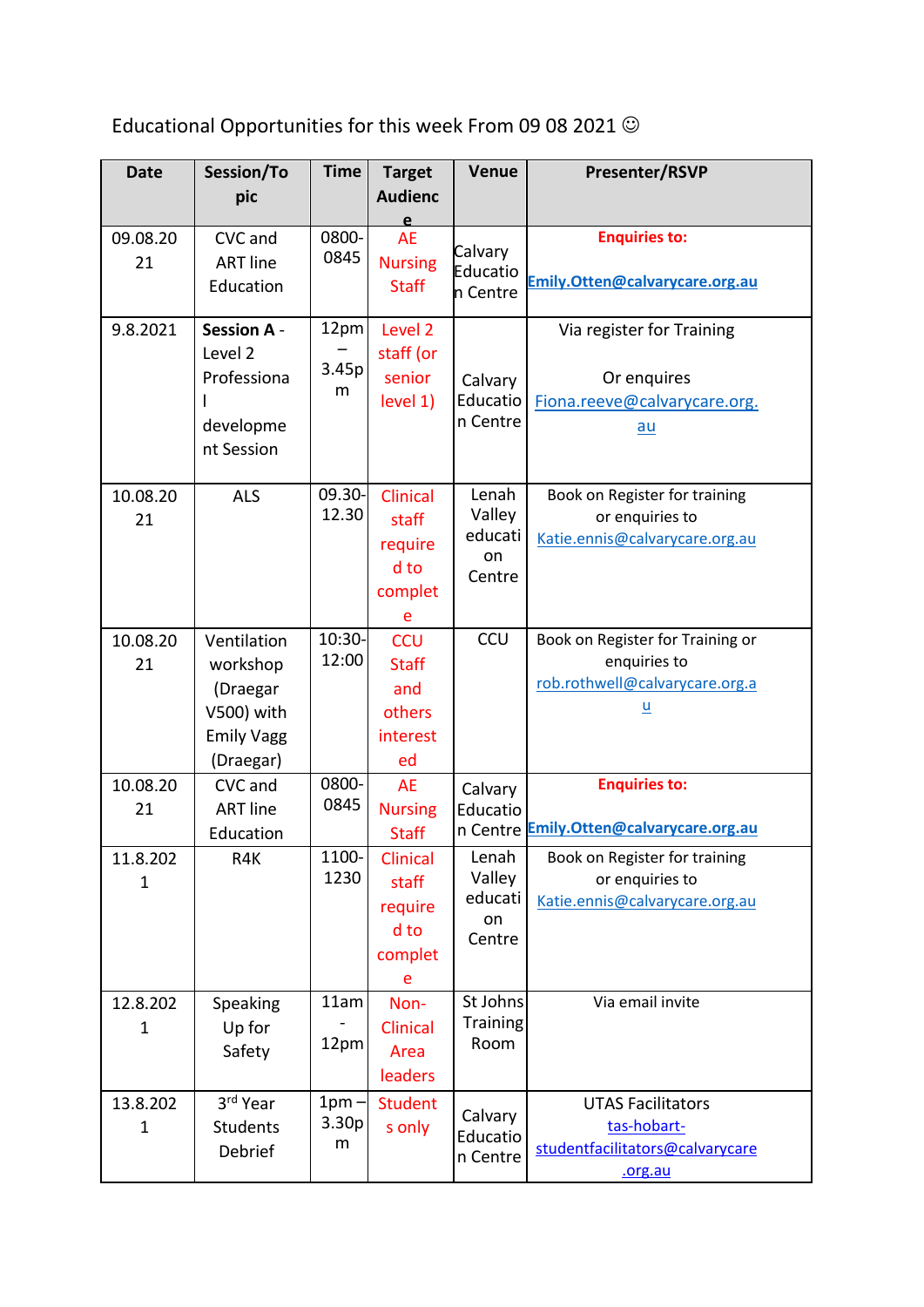Educational Opportunities for the remainder of August

| <b>Date</b>            | Session/T<br>opic                                                     | Time              | <b>Target</b><br><b>Audience</b>                                          | <b>Venue</b>                                            | Presenter/RSVP                                                                                                |
|------------------------|-----------------------------------------------------------------------|-------------------|---------------------------------------------------------------------------|---------------------------------------------------------|---------------------------------------------------------------------------------------------------------------|
|                        |                                                                       |                   |                                                                           |                                                         |                                                                                                               |
| 16.8.21                | Hospital<br>Wide<br>Orientatio<br>n                                   | 8am<br>4.30p<br>m | <b>New</b><br>hospital<br>staff                                           | Calvary<br>Educatio<br>n Centre                         | Via<br>Belinda.benson@calvarycare.<br>org.au                                                                  |
| 17.8.20<br>21          | <b>ALS</b>                                                            | 0900-<br>1200     | SJ OT staff<br>only                                                       | <b>St</b><br>John's<br>training<br>room                 | <b>Enquiries to</b><br>katie.ennis@calvarycare.org.au                                                         |
| 17.08.2<br>021         | Risk<br>Managem<br>ent<br>(Incident<br>Managem<br>ent) with<br>Angela | 13:30<br>15:00    | <b>CCU Staff</b><br>and others<br>interested                              | LV<br>Boardro<br>om                                     | <b>Enquiries to</b><br>rob.rothwell@calvarycare.org.a<br>$\underline{u}$                                      |
| 17.08.2<br>021         | Manual<br>Handling<br>for Non<br>Clinical<br>Staff                    | $3-$<br>4pm       | Administra<br>tive staff                                                  | Lenah<br>Valley<br>Educatio<br>n Centre                 | Via "Register for Training"<br>Or enquiries to:<br>caitlin.mcarthur@calvarycare.org.a<br><u>u</u>             |
| 17.08.2<br>021         | CVC and<br><b>ART line</b><br>Education                               | 0800-<br>0845     | <b>AE Nursing</b><br><b>Staff</b>                                         | Calvary<br>Educatio<br>n Centre                         | <b>Enquiries to:</b><br>Emily.Otten@calvarycare.org.au                                                        |
| 17.08.2<br>021         | Manual<br>Handling<br>Clinical<br><b>Staff</b>                        | $2 - 3$<br>pm     | Clinical<br><b>Staff</b>                                                  | Lenah<br>Valley<br>Educatio<br>n Centre                 | Via "Register for Training"<br>Or enquiries to:<br>caitlin.mcarthur@calvarycare.org.a<br>$\underline{u}$      |
| 18.8.20<br>21          | Speaking<br>up for<br>Safety                                          | 11am<br>12pm      | Non-<br>clinical<br>area<br>leaders                                       | St Johns<br><b>Training</b><br>Room                     | Via email invite<br>Fiona.reeve@calvarycare.org.au                                                            |
| 18.08.2<br>$\mathbf 1$ | Graduate<br><b>Nurse</b><br><b>PRACTIC</b><br>AL<br>study<br>session  | 1300-<br>1700     | Graduate<br><b>Nurses</b><br>from<br><b>Theatre LV</b><br>and<br>Recovery | Calvary<br>Educatiol<br>n<br>Centre,<br>Lenah<br>Valley | <b>Enquires to</b><br>sarah.meyer@calvarycare.org<br><u>.au</u><br>Or<br>ashlee.ranger@calvarycare.or<br>g.au |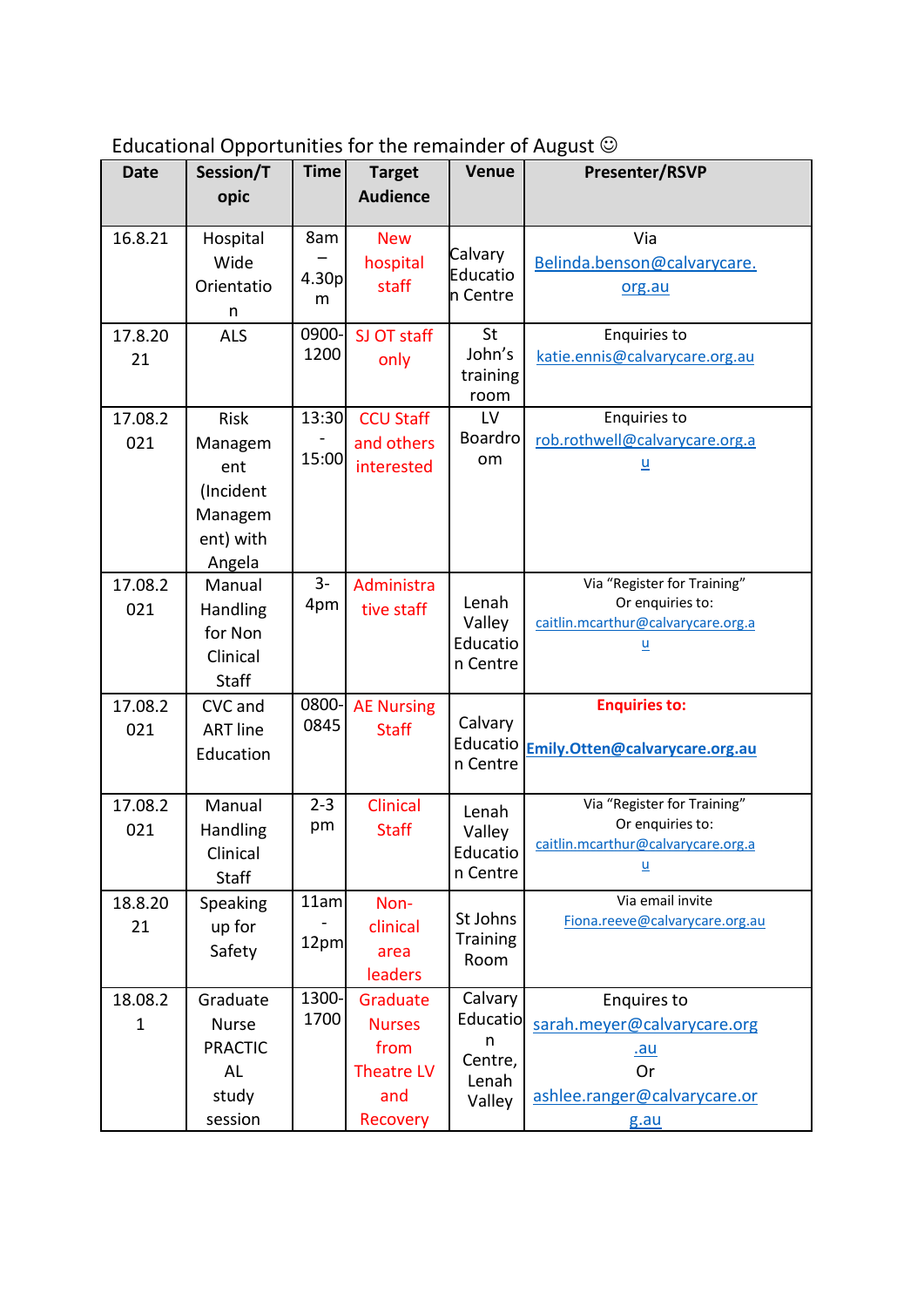| 19.08.2<br>$\mathbf{1}$<br>19.08.2<br>$\mathbf{1}$ | Graduate<br><b>Nurse</b><br><b>FACE TO</b><br><b>FACE</b><br>study<br>session<br>Graduate<br><b>Nurse</b><br><b>PRACTIC</b><br>AL<br>study<br>session | 0800-<br>1200<br>1300-<br>1700 | <b>All 2021</b><br><b>Graduate</b><br><b>Nurses</b><br>Graduate<br>Nurses -<br>Ward<br>based | Calvary<br>Educatio<br>n<br>Centre,<br>Lenah<br>Valley<br>Calvary<br>Educatio<br>n<br>Centre,<br>Lenah<br>Valley | <b>Enquires to</b><br>sarah.meyer@calvarycare.org<br><u>.au</u><br>Or<br>ashlee.ranger@calvarycare.or<br>g.au<br><b>Enquires to</b><br>sarah.meyer@calvarycare.org<br><u>.au</u><br>Or<br>ashlee.ranger@calvarycare.or<br>g.au |
|----------------------------------------------------|-------------------------------------------------------------------------------------------------------------------------------------------------------|--------------------------------|----------------------------------------------------------------------------------------------|------------------------------------------------------------------------------------------------------------------|--------------------------------------------------------------------------------------------------------------------------------------------------------------------------------------------------------------------------------|
| 19.8.20<br>21                                      | ALS and<br>clinical<br>deteriorat<br>ion -<br>Simpson                                                                                                 | 0930-<br>1230                  | <b>Simpson</b><br>staff only                                                                 | <b>Training</b><br>room St<br>John's                                                                             | <b>Enquiries to</b><br>Katie.ennis@calvarycare.org.<br>au                                                                                                                                                                      |
| 20.08.2<br>021                                     | 3rd Year<br><b>Students</b><br>Debrief                                                                                                                | 1pm<br>3.30 <sub>p</sub><br>m  | <b>Students</b><br>Only                                                                      | Calvary<br>Educatio<br>n<br>Centre                                                                               | <b>UTAS Facilitators</b><br>tas-hobart-<br>studentfacilitators@calvarycare.<br>org.au                                                                                                                                          |
| 23.8.20<br>21                                      | 6 Hour<br><b>Mandator</b><br>y Training<br><b>BLS</b><br>Manual<br>handling<br>PCA/Epid                                                               | 9.30<br>1530                   | Clinical<br><b>Staff</b>                                                                     | Calvary<br>Educatio<br>n Centre,<br>Lenah<br>Valley                                                              | <b>Discuss with NUM &amp; Book via</b><br>Register for Training for training<br>Enquiries to:<br>L&DEducationBookings@calvary<br>care.org.au                                                                                   |
| 24.08.2<br>021                                     | <b>ALS</b>                                                                                                                                            | 12.00<br>15.00                 | Clinical<br>staff<br>required<br>to<br>complete                                              | Lenah<br>Valley<br>educatio<br>n Centre                                                                          | Book on Register for training<br>or enquiries to<br>Katie.ennis@calvarycare.org.au                                                                                                                                             |
| 25.8.20<br>21                                      | <b>ALS</b>                                                                                                                                            | 1300-<br>1600                  | SJ OT staff<br>only                                                                          | St<br>John's<br>training<br>room                                                                                 | Enquiries to<br>katie.ennis@calvarycare.org.au                                                                                                                                                                                 |